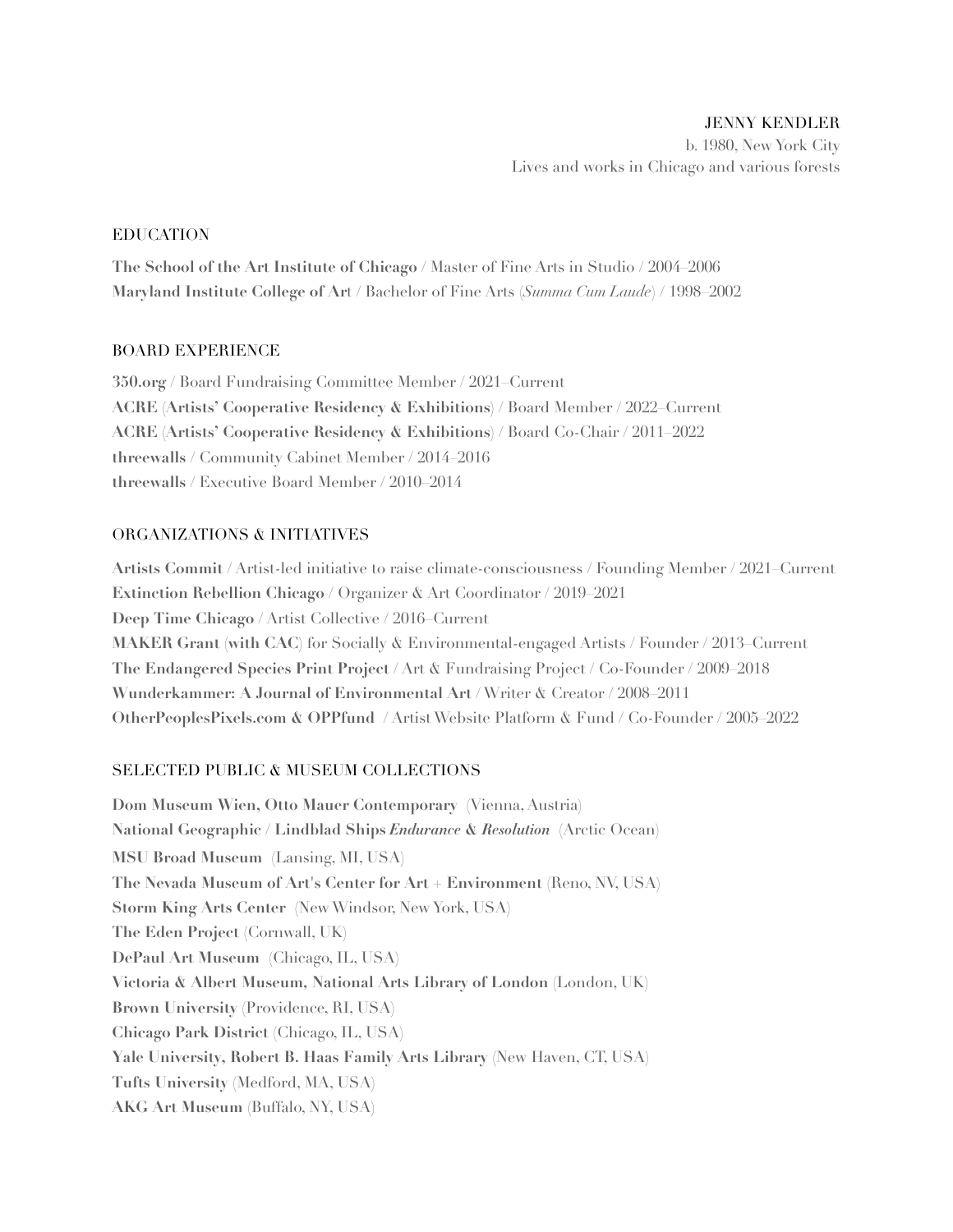**Swarthmore College** (Swarthmore, PA, USA) **Bernheim Arboretum & Research Forest** (St. Louis, MO, USA) **The Joyce Foundation** (Chicago, IL, USA)

#### **RESIDENCIES**

**Artist-in-Residence at The Land Institute/Prairie Festival** / Salina, KS / 2023 *(Upcoming)* **Banff Research in Culture (BRiC) Beyond Anthropocene Residency** / Banff Centre for Arts and Creativity / Banff, Canada / 2018 **Harmony Artist-in-Residence Program, Pacific Foundation** / Nosara, Costa Rica / 2016 **Natural Resources Defense Council (NRDC) Artist-in-Residence** / First Artist-in-Residence with environmental non-profit NRDC / Nationwide / 2014–Current **BOLT Residency** / Year-long studio residency at Chicago Artists' Coalition / Chicago / 2011–2012 **ACRE Residency** / Summer Residency Program / Steuben, WI / 2010

#### PUBLISHED WRITING

*[The Brooklyn Rail](https://brooklynrail.org/)* / "Against Hope" / Edited by Dr. Julie Reiss (Critic's Page) / June 2019 edition *[Why Look at Plants?](https://brill.com/abstract/title/33086?rskey=H5jkFC&result=1)* / "An Open Book of Grass" / Edited by Dr. Giovanni Aloi / Brill Publishers / 2018 *[An Almanac for the Beyond](https://tropiceditions.org/Almanac-for-the-Beyond)* / "Sauerkraut as an Anti-Capitalist Collaboration with Others" / / Edited by Jaimey Hamilton Faris / Tropic Editions / 2019 [[download\]](https://www.almanacforthebeyond.ca/) *[Botanical Speculations](https://www.cambridgescholars.com/botanical-speculations)* / "Plant Presence" / Edited by Giovanni Aloi / Cambridge Scholars / 2018

#### GRANTS, AWARDS & HONORS

Named #36 in the biennial **Art 50: Chicago's Artists' Artists** / Newcity / 2020 Named #47 in the biennial **Art 50: Chicago's Artists' Artists** / Newcity / 2018 **NRDC Wildlife Opportunity Fund Grant** / for *Birds Watching* at Storm King Art Center / 2018 **[Andrew Mellon Foundation, Humanities Without Walls Grant](http://www.humanitieswithoutwalls.illinois.edu/initiatives/changing-climate/2017projects.html)** / \$140k for *Garden for a Changing Climate* in collaboration with Gallery 400 / 2017–2018 **Goethe Institute Chicago Grant** / for Deep Time Chicago collective projects / 2016–2018 **Pacific Foundation Grant** / for *GREEN ZONES* / 2015–2018 **Theo Westenberger Estate Foundation Arts & Environment Grant** / 2015 **SxSW Eco 'Place by Design' Finalist** / Austin, TX / 2015 **Rauschenberg Foundation Grant** / for *Milkweed Dispersal Balloons* / 2014 **Chicago Tribune 'Best Photos of the Year'** / 2014 **Newcity Magazine's 'Chicago's Best Dressed Artist'** / 2013 **'Gold Addy' Award** / for art for Center for Biological Diversity's *Endangered Species Condoms* / 2011 **Union League Civic and Arts Foundation Finalist Award** / 2006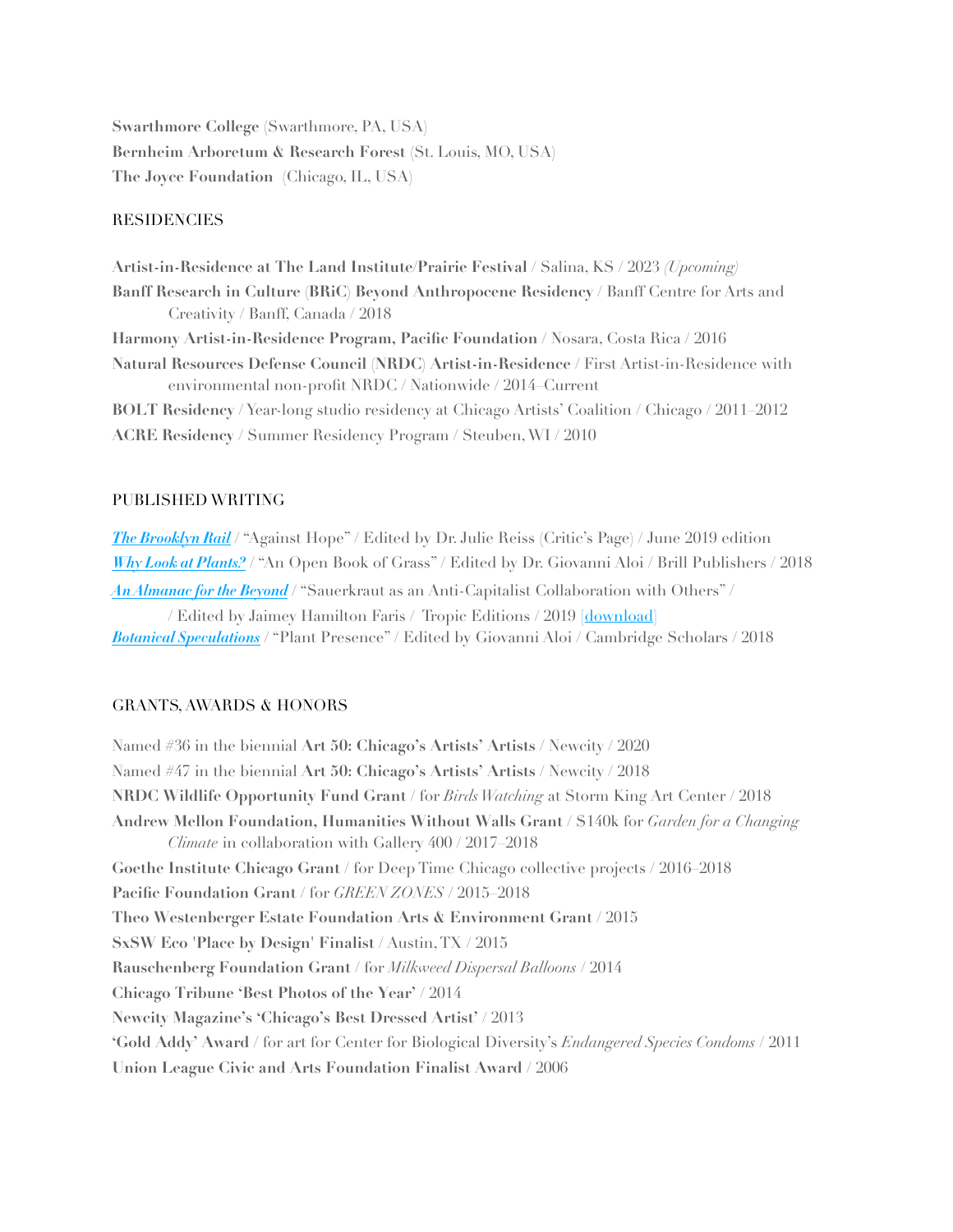## SOLO & TWO-PERSON EXHIBITIONS / PROJECTS & PUBLIC ART

### Permanent Projects

**The Eden Project** / *Birds Watching* / Public Art Project / Cornwall, UK *(installed 2019)* **The 606 Elevated Trail w/ Trust for Public Land** / *Birds Watching* / Public Art Project / Chicago, IL *(installed 2018)*

# 2023

**Hayward Gallery** / Outdoor Public Commission / London, UK *(upcoming, June 2023*) **Governor's Island** / Public Art Project / New York City, NY *(in-progress, through fall 2024)* **O'Hare Airport Arrival Corridor** / New Commission / Chicago, IL *(upcoming, Spring 2023)* **The Presidio** / *Underground Library* / Public Art Project / San Francisco, CA *(upcoming)*

## 2022

**Goldfinch Gallery** / Solo Exhibition / Chicago, IL

**Chicago Riverwalk:** *Designing a Better Chicago* / Public Art Project / Chicago, IL *(canceled due to pandemic)*

# 2021

**MSU Broad Museum** / *Jenny Kendler: The Long Goodbye* / Solo Exhibition / Lansing, Michigan **The Field Museum** / *Mending Wall* / Public Art Project / Chicago, IL *(through 2024)*

## 2020

**Silverwood Park** / *Lounging Through the Flood* / with Jeremy Bolen / Public Art Project / St. Anthony, Minnesota *(through June 2022)*

## 2018

**The Arts Club of Chicago** / *The Playhead of Dawn* / with Brian Kirkbride / Public Art Project / Chicago **Washington Pavilion** / *Bewilder (Deimatic Eyespot Camouflage)* / Solo Exhibition / Sioux Falls, SD **Route of MVP Pipeline** / *1000 Flags/1000 Waters* / with Mara Eve Robbins / Activist Project / Appalachia **The Pacific Foundation** / *GREEN ZONES* / Activist Project / Nosara, Costa Rica *(2015–2018)* **Gallery 400** / *Garden for a Changing Climate* / funded by Andrew W. Mellon Foundation *Humanities Without Walls* Grant / Public Art Project / Five sites in Chicago neighborhoods

## 2017

**MSU Broad Museum** / *Jenny Kendler: Camouflage* / Solo Exhibition / Lansing, MI **3rd Terrain Biennial** / *A Crooked Stile* / Public Art Project / Chicago & the Arizona desert **College of DuPage** / Russell R. Kirt Prairie / *Underground Library* / Solo Project / DuPage, IL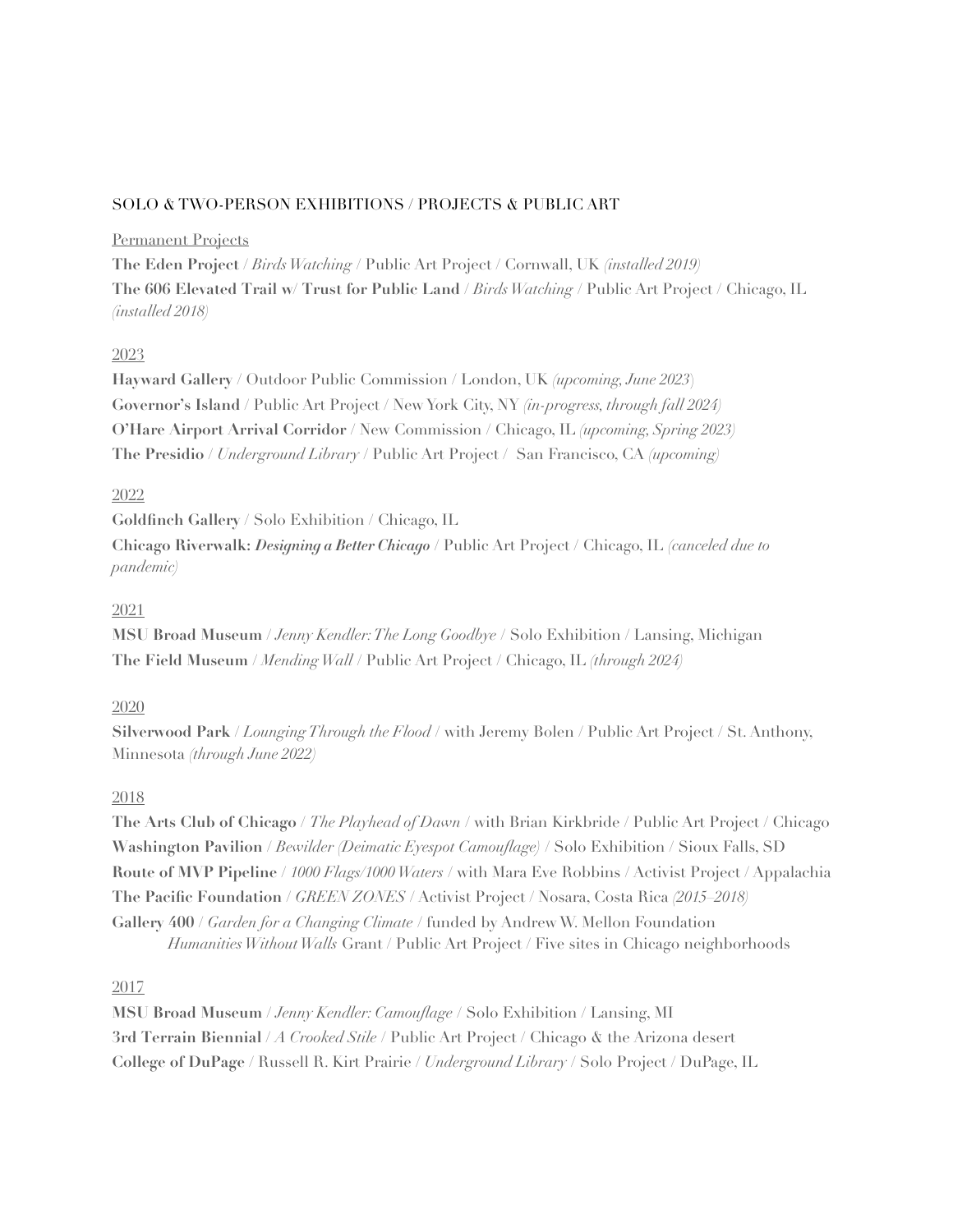**California Academy of Sciences** / *Bewilder (Deimatic Eyespot Camouflage)* / Solo Project / San Francisco **Chicago Park District** / *Sculpture—>Garden* / Public Art Project / Burnham Wildlife Corridor, Chicago

### 2016

**Museum of Contemporary Art Chicago** / Music for Elephants / Solo Project / Chicago **Fairmount Park** / *Protector (for Extinct Carolina Parakeets)* / Public Art Project / Philadelphia **Museum of Contemporary Art Chicago** / *Peoples' Porphyry & Herd Not Seen* / Solo Projects / Chicago **Knoch Knolls Nature Center** / *SEE THE FOREST (for the trees)* / Public Art Project / Naperville, IL **Artprize** / *Music for Elephants* / Solo Project / Grand Rapids, MI **Lincoln Park Conservatory** for **Experimental Sound Studio's** '*Florasonic'* / *A Confounding Mimicry* / / with Brian Kirkbride / Public Art Project / Chicago

**San Luis Obispo Museum of Art** / *BeWilder | Be Wilder* / Solo Exhibition / San Luis Obispo, CA **Indianapolis Museum of Contemporary Art** / *Animal Umwelt* / with Molly Schafer / 2-Person Exhibition / Indianapolis, IN

### 2015

**AKG Art Museum** / *Milkweed Dispersal Balloons + ReWilding New York : Community Seed Stations* / Commissioned Public Art Projects / Buffalo, NY

**Bernheim Arboretum** / *Field of Vision: A Garden for Others* / Public Art Project / Clermont, KY **Louisville Riverwalk** / *Field of Vision: A Garden for Others* / Public Art Project / Louisville, KY

#### 2014

**EXPO Chicago** for the **NRDC** / *Tell it to the Birds* / Solo Exhibition / Chicago **The Violet Hour** / *A Place of Light and Wind (For Lost Prairies)* / Public Art Project / Chicago **University of South Dakota** / *Deterritorialization* / with Kim Beck / 2-Person Exhibition / Vermillion, South Dakota

**Peggy Notebaert Nature Museum** / *Rare Nature* / with Molly Schafer / 2-Person Exhibition / Chicago

#### 2013

**Salon Series Projects** / *Invasive Species* / Solo Exhibition / Chicago **THE SUB-MISSION** at **THE MISSION PROJECTS** / *Wild Life Sanctuary* / Solo Exhibition / Chicago **Pitchfork Festival** + **Chicago Artists' Coalition** / *Attempted Transformations* / Solo Project / Chicago

## 2007–2012

**BOLT Residency Gallery** at the **Chicago Artists' Coalition** / *The Hall of Disappearing* / Solo Exhibition / Chicago (2012)

**ADA Gallery** / *Archipelago* / Solo Exhibition / Richmond, VA (2011)

**Johalla Projects** / *Solastalgia* / Solo Exhibition / Chicago (2011)

**barbara&barbara gallery** / *Early Thaw of the Northwest Passage* / with Linsey Burritt / 2-Person Exhibition / Chicago (2010)

**The CO-OP** / *Cohabit* / Solo Exhibition / Chicago (2009)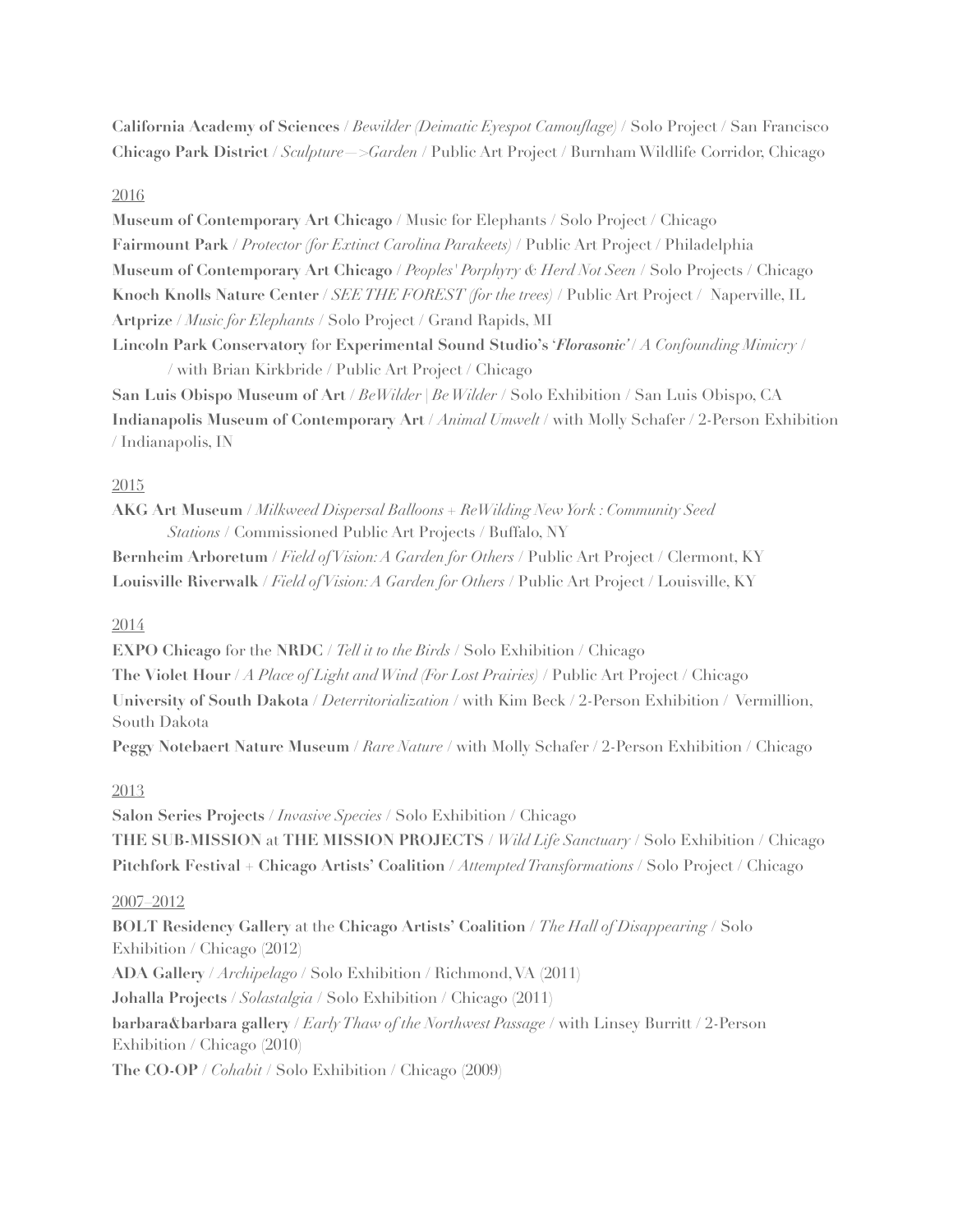**Kasia Kay Art Projects** / *Wunderkammer* / Solo Exhibition / Chicago (2007) **NOVA Gallery** / *Drowning World* / Solo Exhibition / Chicago (2007)

### SELECTED GROUP EXHIBITIONS

#### 2022

**Vielmetter** / *PLANTS NOW!* / Los Angeles, CA **Futurium** / *Nature Mobility* / Berlin **Tiger Strikes Asteroid LA** / *TBA* / Los Angeles, CA

### 2021

**Weinberg/Newton Gallery /** *Collective Communities: Action on Environmental Crises* in partnership with Earthjustice / as part of Deep Time Chicago / Chicago, IL **Laumeier Sculpture Park** / *The Future is Present* / St. Louis, MO **Round Weather** / *Chromocartography* / Oakland, CA **CCA Wattis Institute for Contemporary Arts /** *Contact Traces /* San Francisco, CA **National Geographic** / *Change: A Permanent Polar Art Exhibit* aboard icebreaker *Resolution* / Arctic Ocean

#### 2020

**The Smithsonian National Museum of Natural History** / *Unsettled Nature: Artists Reflect on the Age of Humans* / Washington, DC (*through Mar 2022*) **Dom Museum Wein** / *Fragile Schöpfung/Fragile Creation* / Vienna, Austria *(through Aug 2021)* **National Geographic** / *Change: Permanent Polar Art Exhibit* aboard icebreaker *Endurance* / Arctic Ocean **826 CURRENTS** / *Performative Ecologies* / Santa Fe, NM **AxA Gallery** at **IIT** / *The Climate Crisis in the Anthropocene* / Chicago *(Canceled)* **Art Pavilion, Mile End** / *Depictions of Living: Art and Activism in Time of Climate Crisis* / London, UK **Glass Curtain Gallery** at **Columbia College** / *Citizen Animalia* / Chicago

#### 2019

**Museum of Contemporary Art Chicago** / *Water After All* / Chicago **Beard and Weil Galleries Wheaton College** / *In the Weeds: Art and the Natural World* / Norton, MA **Miller Museum** / Wildlife Biennial XIX / Door County, WI **Haus Der Kulturen Der Welt & Southern Illinois University Museum** / *Mississippi: An Anthropocene River* / with Deep Time Chicago / Carbondale, IL Exhibition to benefit **Border Kindness** / Border fence in Mexicali, Mexico & Avenue 50 Studio, East LA **DePaul Art Museum** / *New Age, New Age: Strategies for Survival* / Chicago **LA County Arboretum & Botanic Garden** / *Digital Nature* / Los Angeles **Charlotte Street Foundation** / *Staging Ground* / Kansas City, MO

#### 2018

**Storm King Art Center** / *Indicators: Artists on Climate Change* / New Windsor, NY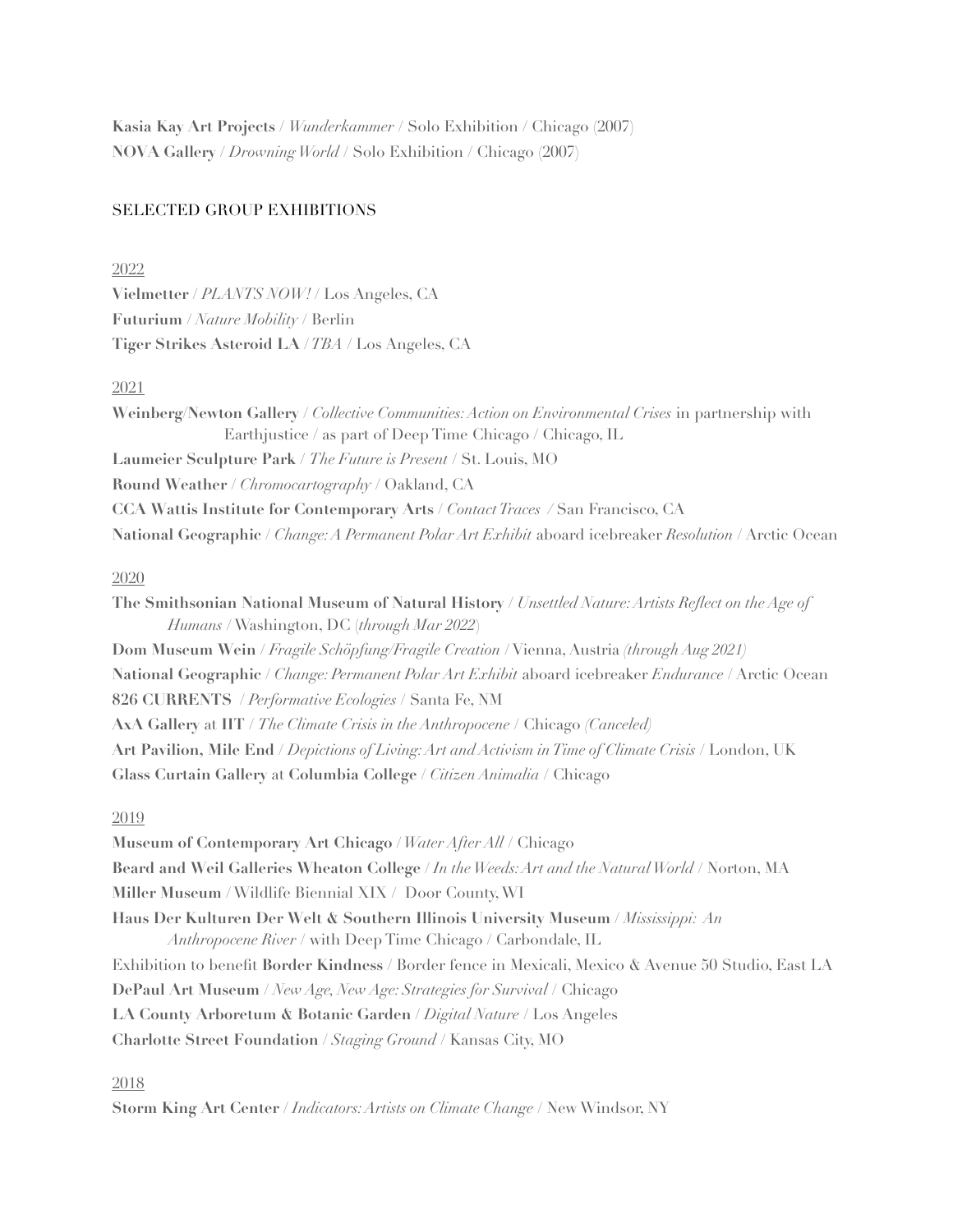**LVL3** / *Local Comfort* / Chicago **Soccer Club Club** / *Dymaxion Trajectories* / Chicago **Space 151** / *Living Proof: flora, fauna & fossil fuels* / San Francisco

## 2017

**Sun Valley Center for the Arts** / *The Unreliable Narrator* / Ketchum, ID **Open House Contemporary** / *Infinite Games* / Chicago **Goldfinch** / *Marginal Green* / Chicago **Krabbesholm Højskole** / *The Great Poor Farm Experiment VIII* / Skive, Denmark

# 2016

**Hong Kong Design Week** / *Great Ideas of Humanity* / Hong Kong **The Poetry Foundation** / *Pegasus & Mermaids* / Chicago **NCECA 2016** at **Belger Crane Yard Studios** / *Objectify* / Kansas City, MO **Dominican University** / *Intersectionality* / Oak Park, IL

# 2015

**Chicago Biennial** at **Elmhurst Art Museum** / *Chicago Statements* / Elmhurst, IL **Salina Arts Center** / *Rooted in Soil* / Salina, KS **Brushwood Center** at **Ryerson Woods** / *Regeneration* / Deerfield, IL **DePaul Art Museum** / *Rooted in Soil* / Chicago **The Mexican American Cultural Arts Center** / *Gently Fried* / Austin, TX

# 2014

**Kochi-Muziris Biennale** / *Rooting India: The Knowledge Project* / Kochi, India **La Box** at **les Écoles Nationale Supérieures D'art** / *Projections Animalières* / Bourges, France **La Esquina** at the **Charlotte Street Foundation** / *The Stench of Rotting Flowers* / Kansas City, MO **Gallery 400** / *Ghost Nature* / Chicago **Brushwood Center** at **Ryerson Woods** / *Facing Extinction* / Deerfield, IL

# 2013

**Public Pool** / *EXCHANGE: Chicago<>Detroit* / Detroit **Arcade Gallery** at **Columbia College** / *Point of Departure* / Chicago

# 2012

**100th CAA Conference** / *In a Landscape Where Nothing Officially Exists* / Art in Odd Places / Los Angeles **Octagon Gallery** / *DIORAMA-RAMA* / Chicago **Roxaboxen** / *BLACK MAGIC* / Chicago

# 2011

**Mulherin + Pollard Gallery** / *Mundus Ingognita* / New York City **Root Division** / *A Live Animal* / San Francisco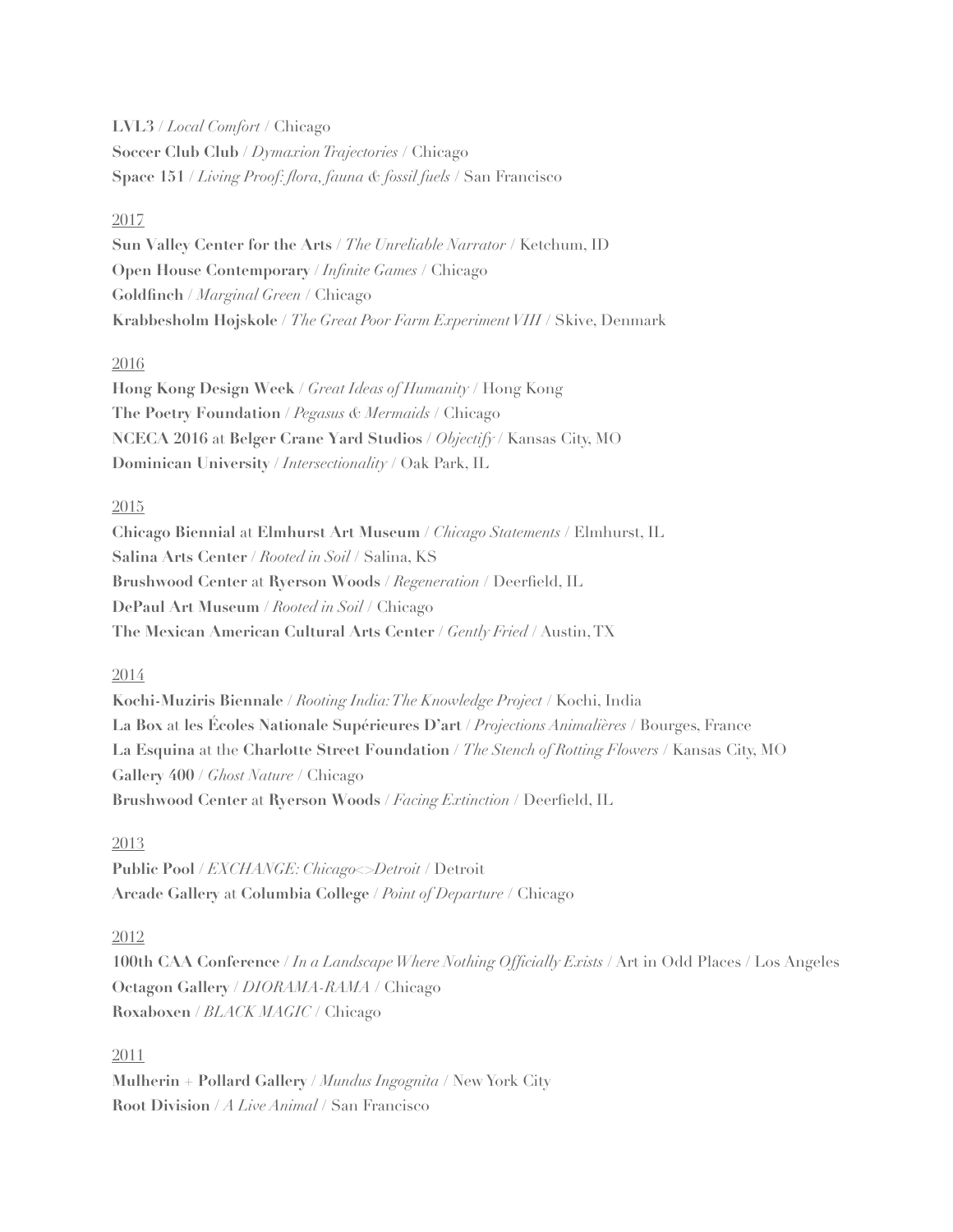**Kristi Engle Gallery** / *Wicked Little Critter* / Los Angeles **Co-Prosperity Sphere** / *Level Eater II* / Chicago **Texas State University Gallery** / *Endangered Species Print Project* / San Marcos, TX

#### 2000–2010 (Selected)

**Columbia University** / *Art for Sustainability* / New York City (2010) **The Post Family Gallery** / *There, Now it Will Last Forever* / Chicago (2010) **Grey Market Gallery** / *Earth, Fire, Wind, Water, Heart* / New York City (2010) **Chinese Characters Gallery** / *Art for Sustainability* / Budapest, Hungary (2009) **Exit Art** / *It's Not Easy* / New York City (2008) **Yeosu International Art Festival & Biennial** / *Garden of Delights* / Yeosu, Korea (2008) **Claremorris Gallery** / *Protagonist* / Dublin, Ireland (2008) **8th Annual Chicago Anarchist Film Festival** / *Keep the Quiet Down* / Chicago (2008) **Ellen Curlee Gallery** / *Grounded* / St. Louis (2008) **estudiotres gallery** / *unNatural* / Chicago (2007) **Ellen Curlee Gallery** / *Free Rein/Full Play: New Chicago Photography* / St. Louis (2007) **The Contemporary Artists Center** / *Back to Nature* / North Adams, MA (2006) **Gallery 2** / *Golden Girls: Fantasies, Utopias, & Alter-Egos* / Chicago (2006) **Plant Zero** / *VASPArts 2004* / Richmond, VA (2004) **Johns Hopkins Black Box** / *Intermedia Festival 2002* / Baltimore (2002) **Baltimore Museum of Art** / *Roll Out the Red Carpet* / Baltimore (2000)

# SELECTED VISITING ARTIST EVENTS, LECTURES & PANELS

**Horasis USA** / Panelist for *Imagining a Beautiful Sustainable Future through Culture Change* / 2022 **Smithsonian National Museum of Natural History** / Talk: *[Elephants: From Commodity to Kin](https://naturalhistory.si.edu/education/after-hours/unsettled-nature-artist-event-series/webinar-artist-talk-jenny-kendler-music-for-elephants)* / 2022 **The Art Institute of Chicago** / Panelist for *Postcommodity: With Each Incentive* / 2020 *(canceled)*  **MCA Chicago** / Panelist for *Dialogue Series 2020: Inheritance with Pope.L + What Pipeline?* / 2020 **Christie's New York** / Presenter at *The Role of Art in the Environmental Crisis* / 2019 **ACRE Residency** / Visiting Artist / 2018 **University of Chicago** / Visiting Artist &+ Artist Talk / 2018 **School of the Art Institute of Chicago** / Presenter at *Botanical Speculations Symposium* / 2017 **College of DuPage** / Visiting Artist + Artist Talk / 2017 **Wexner Center for the Arts** / Artist Talk / 2017 **ACRE Residency** / Visiting Artist with Artist Collective Deep Time Chicago / 2017 **University of Chicago** / Artist Talk / 2017 **School of the Arts Institute of Chicago** / Guided Wild Foraging Walk + Workshop / 2016 **Wexner Center for the Arts** / Artist Talk / 2016 **SxSw Eco** / Presenter and Project Finalist for *Field of Vision* / 2015 **School of the Art Institute of Chicago** / Closing Lecturer at *Shapiro Research Symposium* / 2015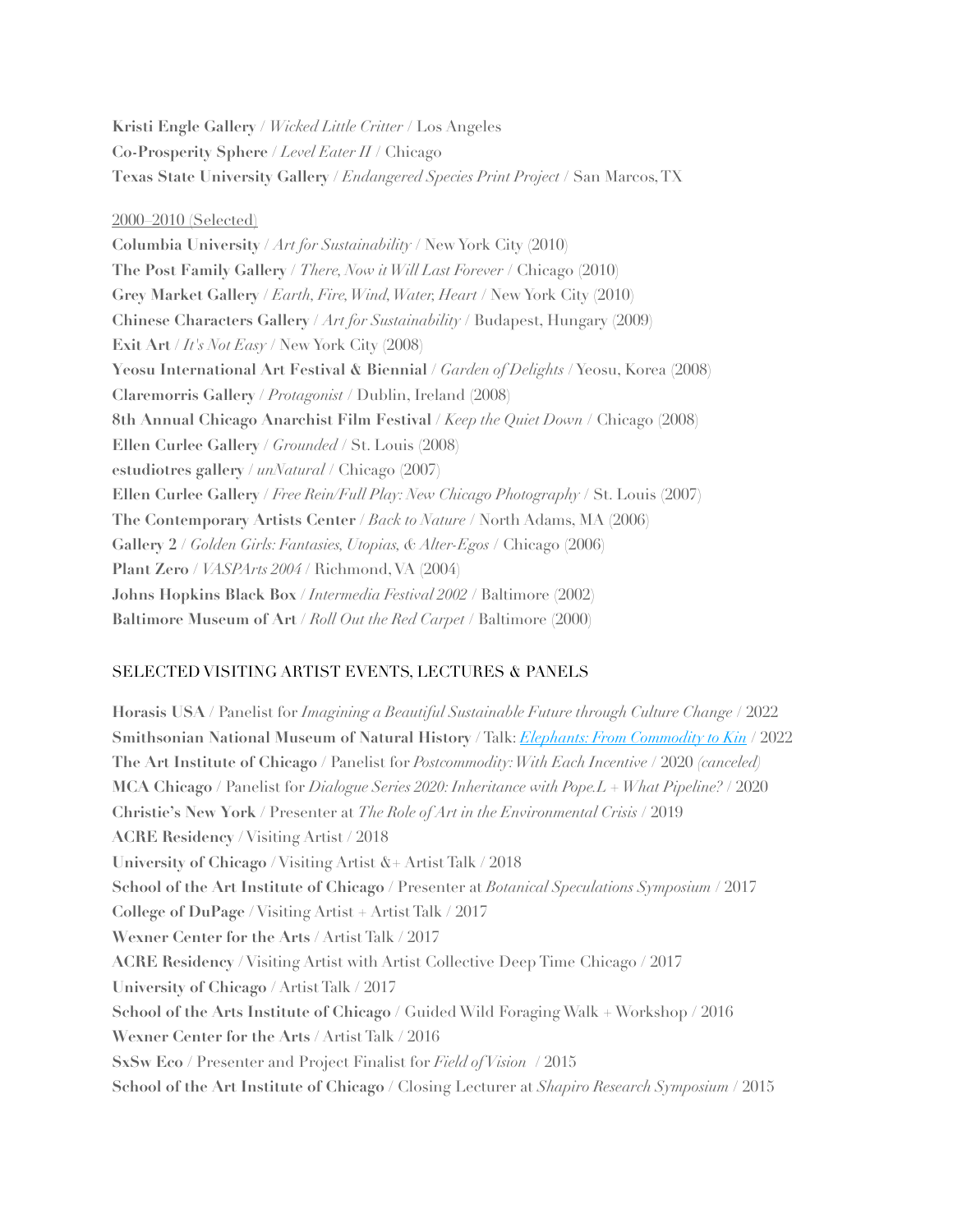**Goethe-Institut & Human Impacts Institute** / *Climate Change Solutions* Panelist / 2014 **ArtTable** / Artist Lecture / 2014 **6018NORTH** / Artist Lecture / 2013 **Art Institute of Chicago** / Panel Moderator for *Environmental Activism in Art* / 2013 **Chicago Artist Writers** / Guest Editor / Chicago / 2012 **ACRE Residency** / Visiting Artist for Wild Foraging Walk & Meal / 2011–2016 **Art Institute of Chicago** / Panel Discussion / 2012 **The Chicago Cultural Center** / Panel Discussion / 2012 **Art Institute of Chicago** / Panel Discussion / 2011

### MEDIA FEATURES

**To the Best of Our Knowledge ( WI Public Radio)** / ["Eye-to-Eye Animal Encounters"](https://www.ttbook.org/interview/100-bird-eyes-are-watching-you) / Feb 8, 2020 **Audubon Magazine** / [Commissioned Artist for "The Illustrated Aviary"](https://www.audubon.org/magazine/fall-2019/reimagining-200-audubons-birds-0) / Fall 2019 "Climate" Issue **Chicago Summer Stories /** ["Changemakers: The Time is Now" short film](https://www.youtube.com/watch?v=gWUH_L3tyhk) / Jul 17, 2019 **The Climate Minute Podcast** / [Jenny Kendler: An Eye Opening Interview](https://massclimateaction.podbean.com/e/jenny-kendler-an-eye-opening-interview/) / Oct 30, 2018 **Glitter&Doom Podcast** / [Music for Elephants featured in episode about 'resistance artists'](https://share.transistor.fm/s/0deeaede) / Oct 24, 2019 **NPR (WNYC News)** / [Artists and Climate Change : 'Indicators' at Storm King](https://www.wnyc.org/story/artists-and-climate-change/) / Jul 6, 2018 **Museum of Contemporary Art Chicago Video Series** / [MCA Studio: Jenny Kendler](https://www.youtube.com/watch?v=pE3i3Ocd3D4) + [Jenny Kendler: Music for Elephants](https://vimeo.com/203369445) / Dec, 29 2017 **Cleve Carney Art Gallery: Visiting Artist Video Series** / [Video on 'Underground Library'](https://www.youtube.com/watch?v=NvvMRtw32kI) + [Documentation of Visiting Artist Talk](https://www.youtube.com/watch?v=nsNr4DCvGQs) / Oct 31, 2017 **NPR - WBEZ's Worldview** / [Live Radio Interview for 'See the Forest'](https://jennykendler.com/artwork/4129905-NPR-WBEZ-Worldview-Interview.html) / Aug 11, 2016 **Eyes on Conservation Podcast** / [Podcast on 'Endangered Species Print Project'](https://www.iheart.com/podcast/263-the-eyes-on-conserv-27862977/episode/eoc-043-the-endangered-species-print-27865891/) / EOC 43 / Oct, 28 2015 **Poetry Magazine** / Cover Artist / ['Species Traitor I'](https://www.poetryfoundation.org/harriet/2015/10/poetry-cover-arts-volume-206) / Distribution: 30,000 / May 2015 Issue, Vol. 206 **CAN TV** / TV broadcast & YouTube / Video on *Milkweed Dispersal Balloons* / Apr 11, 2015 **KPLR11 St. Louis, Afternoons on 11** / Live TV Interview / Aug 1, 2014 **NPR (KWMU, St. Louis Public Radio)** / Radio Interview / Jul 28, 2014 **The Chicago Reader** / [Feature Article & Cover Image](https://www.chicagoreader.com/chicago/artist-jenny-kendler-natural-resources-defense-council/Content?oid=13752359) + [Chicago Reader Presents: Jenny Kendler](https://www.youtube.com/watch?v=vQyz35ZbQZI) / / Vol. 43, No. 37 / Jun 5, 2014 **WBBW** / Radio Interview / Jun 4, 2014 **The Chicago Reader** / [Cover Art](http://2.bp.blogspot.com/-O60rF3n3stY/UPcnF5oc94I/AAAAAAAABCA/WZ-JjjMZHr4/s1600/2013-01-17_Chicago_Reader_cover.jpg) / Distribution: 100,000 / Vol. 42, No. 17 / Jan 17, 2013 **ABC7 News** / TV Interview with Kendler + Michelin-starred chef Beverly Kim / Oct 6, 2012

**Vocalo.org /** Broadcast and Webcast Radio Interview / 2007

## SELECTED BIBLIOGRAPHY : ARTWORK INCLUDED in PUBLISHED BOOKS

*Designing a Disaster-Resilient World (version 2.0)* / By Tao Huang & Eric Anderson / Routledge / 2021 *Klimalitteratur* / Thor Gustafsson / Textbook for Danish High Schools / 2020 *[An Almanac for the Beyond](https://tropiceditions.org/Almanac-for-the-Beyond)* / Edited by Jaimey Hamilton Faris / Tropic Editions / 2019 [\[free download\]](https://www.almanacforthebeyond.ca/) *[Indicators: Artists on Climate Change](https://shop.stormking.org/product/indicators-artist-on-climate-change)* / Cover Artist / Exhibition Catalog / Storm King Art Center / 2018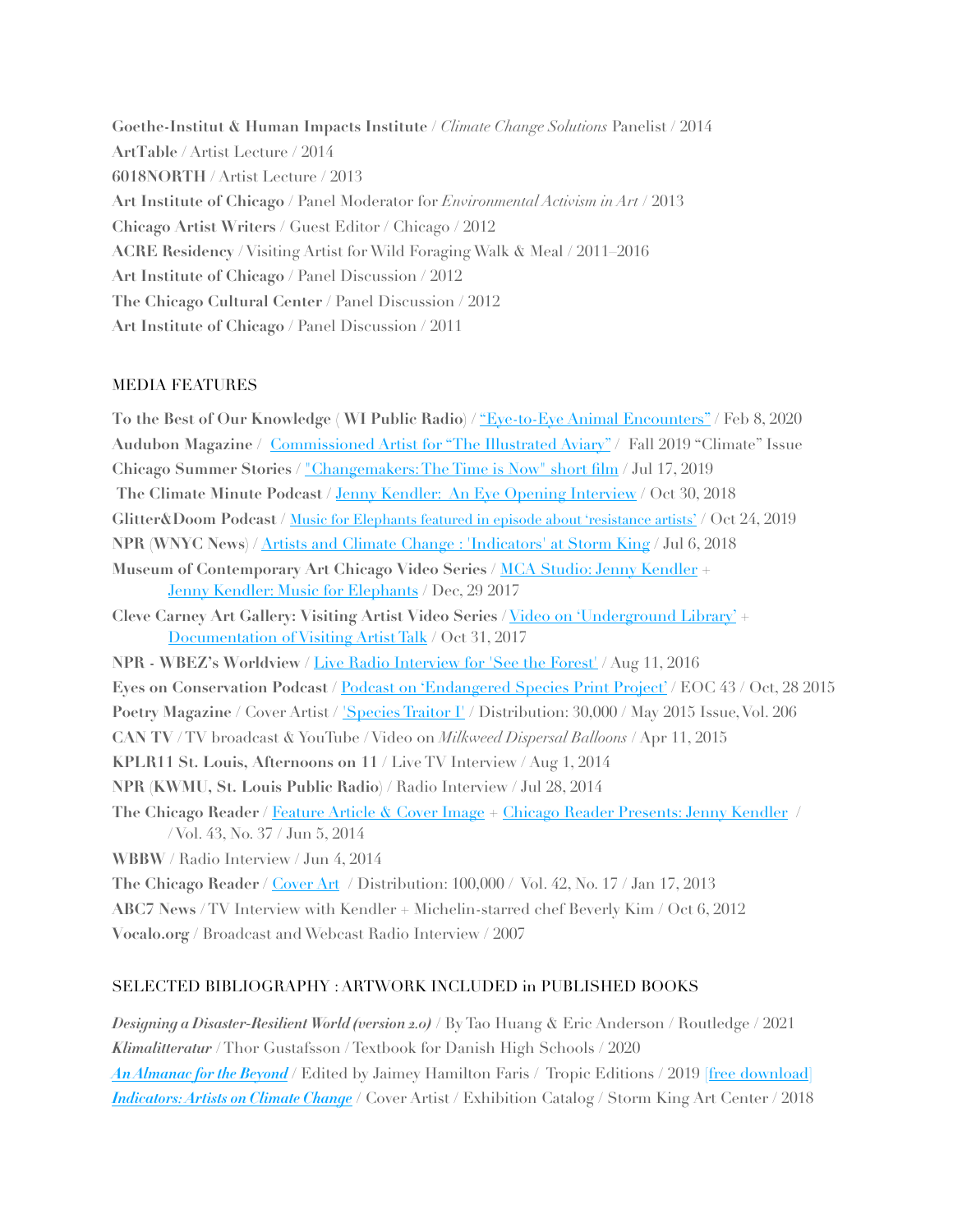*Art in Chicago Neighborhoods: Year of Public Art /* Published by Chicago Dept. of Cultural Affairs / 2018 *Sustainable Solutions* / By Richard Niesenbaum / Oxford University Press / 2018 *[Why Look at Plants?](https://brill.com/abstract/title/33086)* / Edited by Giovanni Aloi / Brill Publishers / 2018 *Loanwords to Live With: An Ecotopian Lexicon* / Edited by Matthew Schneider-Mayerson / / University of Minnesota Press / 2018 *[Botanical Speculations](https://www.cambridgescholars.com/botanical-speculations)* / Edited by Giovanni Aloi / Cambridge Scholars / 2018 *[GREEN ZONES: Moments of Wonder in the Forests of Nosara](http://www.candorarts.com/goods/lk50x1yy8n03n56vu3pk9k7ty3id6n)* / Artist Book / by Jenny Kendler / / Published by Candor Arts / 2018 *[Going Wild: Helping Nature Thrive in Cities](https://www.publishersweekly.com/978-1-4598-1287-1)* / by Michelle Mulder / Published by Orca Footprints / 2018 Poor & Needy: An Exhibition on Art, Migration and Debt / Edited by Lise Haller Baggesen

+ Yvette Brackmann / Published by Poor Farm + Krabbesholme, Denmark / 2017 *[Rooted in Soil](https://www.amazon.com/Rooted-Soil-Laura-Fatemi/dp/0978907493)* / Exhibition Catalog / Published by the DePaul Art Museum / 2015 *[Ghost Nature](http://sector2337.com/product/ghost-nature/#tab-description)* / Edited by Caroline Picard / Green Lantern Press / 2014

### SELECTED BIBLIOGRAPHY : REVIEWS & ARTICLES

**Artnet** / *[Activist and Artist Jenny Kendler on Climate Grief, and What Artists Can Do for the Planet](https://news.artnet.com/sustainability/conversation-jenny-kendler-2083301)* / Mar 11, 2022 **SAIC Magazine** / *[How Jenny Kendler's Environmental Art Practice is Restoring the World](https://www.saic.edu/magazine/spring22/jenny-kendlers-process)* / Spring 2022 **Washington Post** / *[Smithsonian museum turns to art, not science, to hammer home warning about Nature](https://www.washingtonpost.com/goingoutguide/museums/national-museum-natural-history-unsettled-nature-art-review/2021/07/03/2e557b02-d505-11eb-ae54-515e2f63d37d_story.html)* / July 6, 2021 **Smithsonian Magazine** / *[New exhibition reflects on haunting aesthetics of human impact on the planet](https://www.smithsonianmag.com/smithsonian-institution/unsettling-experience-viewing-natural-disasters-works-art-180977949/)* / Jun 14, 2021 **Newcity /** *["Art 50 2020: Chicago's Artists' Artists"](https://art.newcity.com/2020/09/03/art-50-2020-chicagos-artists-artists/3/)* / Sept 3, 2020 **The Billboard Collective** / Eve Wood / *[Jenny Kendler: Offering](https://tbc.shorthandstories.com/tbc/mag_2/index.html)* / Issue 2: Outdoors / Feb, 2019 **In These Times** / Zachary Kliger / "*[Imagining What Birds Think of Climate Change](http://inthesetimes.com/article/21335/climate-change-art-kendler-birds)*" / Aug 29, 2018 **Art in America** / Michael McCanne / "*[Talk about the Weather: Art and Climate Change](https://www.artinamericamagazine.com/news-features/news/talk-weather-art-climate-change/)*" / Aug 16, 2018 **Hyperallergic** / Louis Bury / "*[The Ghosts of Our Future Climate at Storm King](https://hyperallergic.com/451982/indicators-artists-climate-change-exhibition-storm-king-art-center/)*" / Jul 29, 2018 **Audubon.org** / "*[The Birds Are Watching: Jenny Kendler's Storm King Installation](https://www.audubon.org/news/the-birds-are-watching-jenny-kendlers-storm-king-installation-sends-message)* / Front Page / Jul 26, 2018 **The New Yorker** / "*[Outdoor Artworks Tackle Environmental Issues, at Storm King](https://www.newyorker.com/magazine/2018/07/02/outdoor-artworks-tackle-environmental-issues-at-storm-king)*" / Jun 2, 2018 **Huffington Post** / *"[Taking The Erratic Temperature Of Climate Change Art](https://www.huffingtonpost.com/entry/climate-change-art-exhibit_us_5b28059ae4b0f0b9e9a3bef8)* / Jun 22, 2018 **South Side Weekly** / "*[An art exhibit connects local goals and larger climate problems](https://southsideweekly.com/art-considers-changing-climate-growing-neighborhood-garden-for-a-changing-climate/)"* / Jun 5, 2018 **OnEarth Magazine** / *["In Upstate New York, a Summer of Climate Change Art](https://www.nrdc.org/onearth/upstate-new-york-summer-climate-change-art)"* / May 22, 2018 **New York Times** / Daniel McDermon / *"[Storm King Show to Focus on Climate Change in 2018](https://www.nytimes.com/2017/12/14/arts/design/storm-king-climate-change-show.html)"* / Dec 14, 2017 **Orion Magazine** / 35th Anniversary Issue / *[Feature on the Endangered Species Print Project](https://jennykendler.com/artwork/4418430-ESPP-featured-in-the-35th-Anniversary-edition-of-Orion-Magazine-Page-1.html)* / Dec 2017 **Hyperallergic** / Kate Sierzputowski / *"[A Group Show Rooted in Weeds"](https://hyperallergic.com/389743/a-group-show-rooted-in-weeds)* / Jul 12, 2017 **Chicago Magazine** / Jason Foumberg / *"[A Eulogy for Elephants"](http://www.chicagomag.com/Chicago-Magazine/October-2016/Jenny-Kendler/)* / Sept 12, 2016 **Mashable** / *["How one activist combines impactful art and advocacy to save the Earth"](https://mashable.com/2016/04/22/jenny-kendler-ndrc-artist/)* / Front Page / Apr 22, 2016 **INSIDE/WITHIN** / Kate Szierputowski / *"[Jenny Kendler's Sensuous Rewilding](http://insidewithin.com/jenny-kendler-2/)"* / Dec 2015 **The Courier-Journal** / *"Louisville's new public art works unveiled"* / Front Page / Aug 28, 2015 **ArtSlant** / Ionit Behar / "*[Jenny Kendler Translates Confessions into Birdsong](http://www.artslant.com/chi/articles/show/43488%7C%22Jenny%20Kendler%20Translates%20Confessions%20into%20Birdsong)*" / Jul 13, 2015 **The Buffalo News** / *"[Artist Jenny Kendler takes Western New Yorkers into the weeds"](http://buffalo.com/2015/06/27/news/art/art-previews/artist-jenny-kendler-takes-western-new-yorkers-into-the-weeds/)* / Jun 27, 2015 **Austin American Statesman** / *"Exhibit seeks to spark conversation about gentrification"* / May 19, 2015